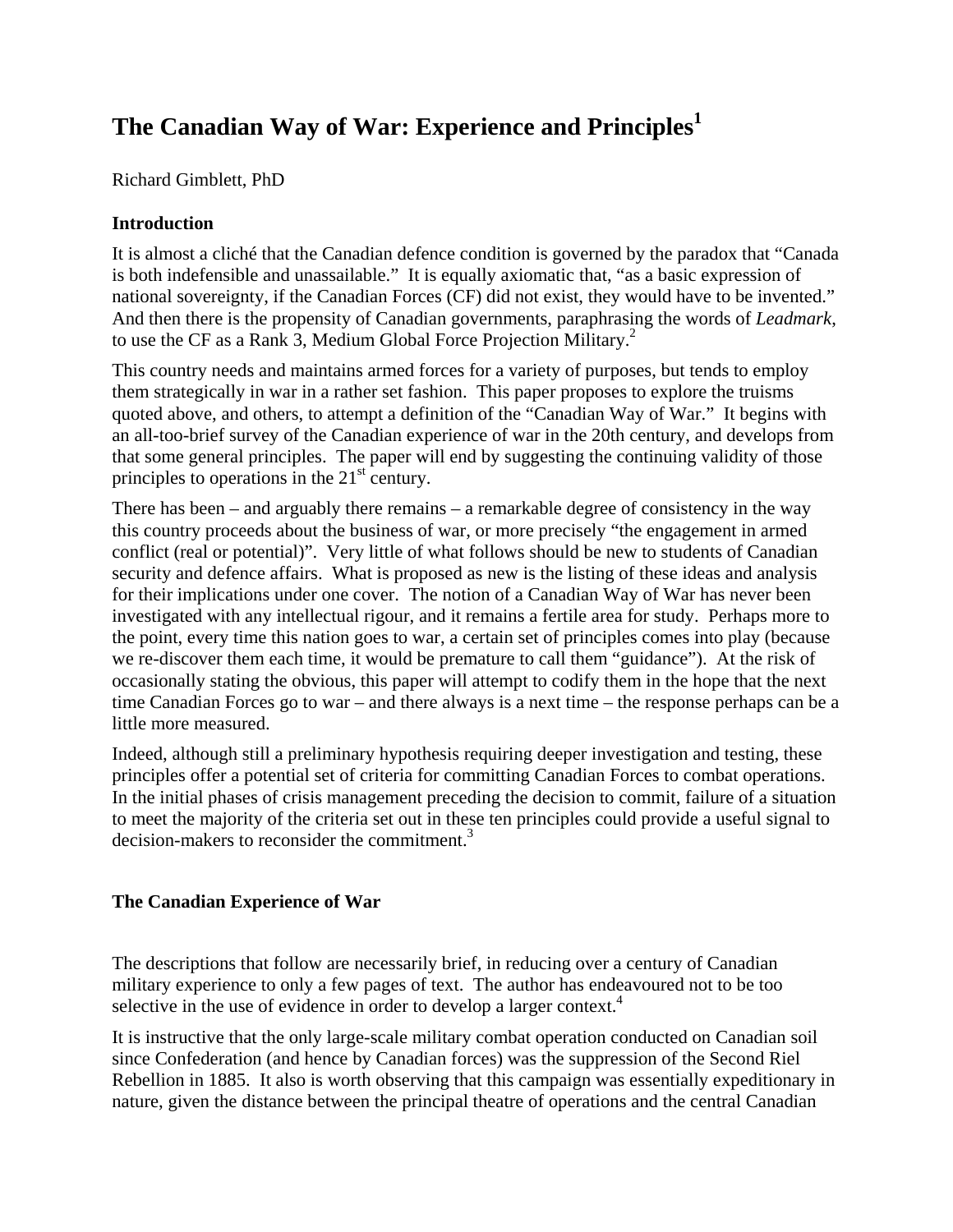population base**.** The militia had to be transported across Lake Superior, since the main line of the Canadian Pacific Railroad was not yet completed north of that inland sea.

Naval historians will rush to object with the example of the U-boat campaign in the Gulf of St Lawrence, but that action was considered at the time (quite properly) to be part of the larger Battle of the Atlantic. Airmen for their part will point to the establishment and continuing operations of NORAD (the North American Air Defence Command), but that too can be seen as part of the wider global campaign of the Cold War, even as it continues to evolve into some form of continental missile defence (it also is clearly not an example of *actual* – as distinct from *potential* – military combat operations). Still, the examples of the East Coast U-boat campaign and NORAD should be kept to mind as the principles are developed in the next section.

For different reasons it is possible to discard that other war of the nineteenth century – the Boer War. The dispatch of the volunteer Canadian army contingents to South Africa certainly was significant, and not inconsistent with the pattern seen to be developing, except for the fact that the other services had not yet been established.

That does raise the interesting question of the true origins of each of the services. As late as the 1920s, large elements of the Canadian Militia saw its *raison d'être* as the threat of invasion by the United States. In truth, that threat had never really existed for Canada as a nation. One of the driving principles of Confederation was that the British North American provinces could not hope to sustain a determined American assault, and would be made more secure by the withdrawal of aggravating British forces.<sup>[5](#page-8-4)</sup> Still, national defence was one of the primary responsibilities devolved to the federal government under the constitutional division of powers. The idea of a *levée en masse* directed by a small professional training cadre provided an outlet for any martial instincts – and did prove useful in national emergencies such as the Riel rebellion – but in truth was little more than a social club for the upwardly mobile.<sup>[6](#page-8-5)</sup>

The impetus for the Royal Canadian Navy (RCN) commonly is supposed to have been the Dreadnought Crisis of 1909, but its true origins were more closely related to those of the Militia. Indeed, at several points before 1909, the Canadian government developed plans to establish a Naval Militia based on the existing Fisheries Protection Service.<sup>7</sup> Although it was envisioned to operate as a sea-going adjunct to the land Militia, the primary rationale for such a force was to intervene in offshore jurisdictional disputes (usually with the Americans) that the Royal Navy preferred not to become involved in, for risk of antagonizing the United States Navy. That a Canadian Naval Militia never did get established invariably was due to the necessary funds not becoming available before the immediate crisis passed. Similarly, although the Royal Canadian Air Force (RCAF) looks back proudly to its development out of the Royal Flying Corps of the First World War, those fighting forces were disbanded at the end of that war. Instead, the RCAF created in 1924 has quite properly been described as "Bush Pilots in uniform."[8](#page-8-7) The new medium of flight proved particularly useful to opening the north, initially through aerial photographic mapping and then by providing long-haul transportation to remote police stations.

Returning to actual combat, when the Great War broke out in August 1914, Canada had no choice in the matter. Still**,** the instinct to join "the war to end all wars" was unprecedented – hundreds of thousands of men (not all of them recent British émigrés) rushed to enlist, and Canada's reputation for war-making was established by the Canadian Expeditionary Force (CEF), in battles on French and Belgian fields forever associated with Canada –Vimy Ridge, Ypres, Amiens. It was led by Sir Arthur Currie, an obscure Vancouver real**-**estate speculator in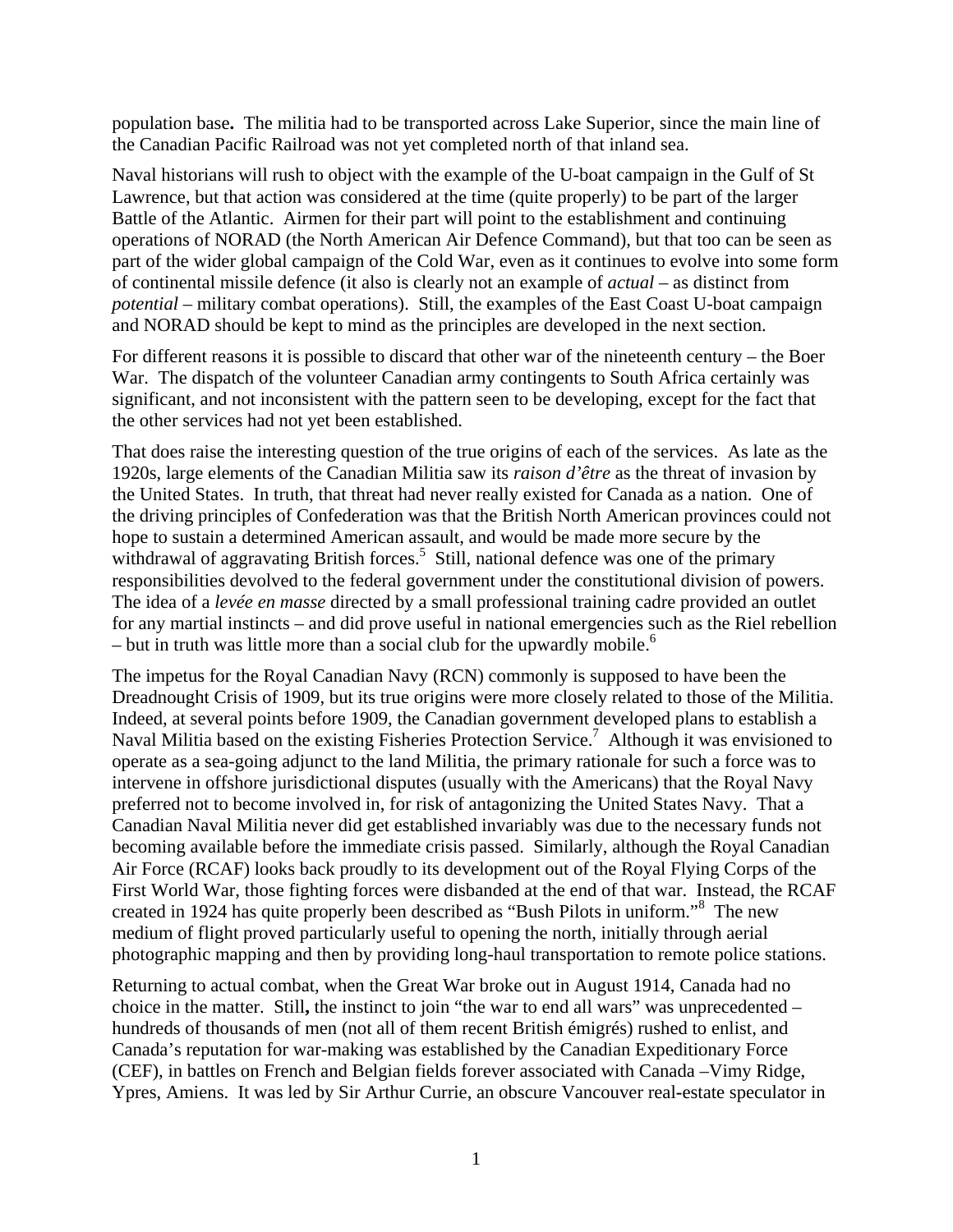1914, but by 1918 a lieutenant-general described by an impartial (i.e., non-Canadian) observer as "... perhaps the best [Allied] corps commander of the war." But this reputation came at a price  $$ out of a population of 6 million, some 60,000 of those boys never came home, and the manpower shortage by late 1917 precipitated a conscription crisis that nearly tore the country apart. The achievements of the other services acted as modest bookends for the war: in August 1914, the RCN's two cruisers were at sea (one on each coast; fortunately they did not encounter their more powerful German foes); and in October 1918, the first two squadrons of a separate Canadian Air Force were formed, hoping eventually to include the nearly 1200 Canadians serving in the Royal Flying Corps and Royal Naval Air Service (a separate RCN Air Service also was being established with USN assistance on the East Coast). The Armistice and demobilization put a sudden end to all that. The interwar RCAF experience has been described above, and the Army returned to the practice of a small Permanent Force training cadre (but at least directed by an experienced general staff). The RCN actually increased its capabilities after the war, however modestly, and was finally established as a destroyer force. The impetus for its progressive improvement was growing government fear of an American-Japanese war, and most of the effort was concentrated on the west coast in anticipation of the need to mount "neutrality patrols" to keep the potentially-warring parties from exploiting Canadian waters.

The Second World War essentially followed the pattern of the First, with the exception that the Canadian Parliament made the final (even if foregone) decision to join the British war effort. Another development was that the RCN and the RCAF participated as full partners, fielding forces of practically all types and engaged in virtually every theatre of operations. At the end of this war, just as at the end of the previous great conflict, a large Canadian Army remained overseas to assist in the occupation of Germany. Nominal plans were set for peacetime forces of 51,000 total strength – 26,000 in the Army, 16,000 for the Air Force, and 10,000 for the Navy (incidentally very similar to present-day force levels). But retrenchment cut deeply into these figures, so that within a year practically no effective operational forces remained.

What is little appreciated is that Canada's engagement in the Cold War followed much the same pattern as the two world wars: large volunteer forces were developed out of essentially nonexistent permanent forces, and dispatched overseas to the main battle fronts in Europe. The Korean War provided an interesting digression: the RCN could not spare its carrier task group for the Far East, as it was already assigned to the more important theatre of EASTLANT (the Eastern Atlantic area of the newly-established NATO)**,** but there was a destroyer squadron available on the Pacific coast that got underway within five days of the order; the Army had to raise from scratch two special service brigades, one each for Europe and for Korea; while the RCAF had no operational frontline fighter or bomber squadrons for either theatre and initially provided only transport aircraft.

That Canada chose to maintain a professional permanent force through the Cold War was due as much to the continuing nature of the Soviet threat as to the newfound status as a middle power of some influence in the United Nations and NATO. But after the Cuban Missile Crisis of 1962, the normal peacetime (i.e., pre-1914 and interwar) inclination returned. The professional core of the forces was maintained only at the level required to satisfy Canada's allies, and the national penchant for peacekeeping (originally an outgrowth of the middle power principle of functionalism) was not sufficient to stem the tide, and indeed became an end in itself.

By the end of the 1980s, the Canadian Forces had lost much of their capability for sustained combat. When Saddam Hussein invaded Kuwait in the summer of 1990, the initial response of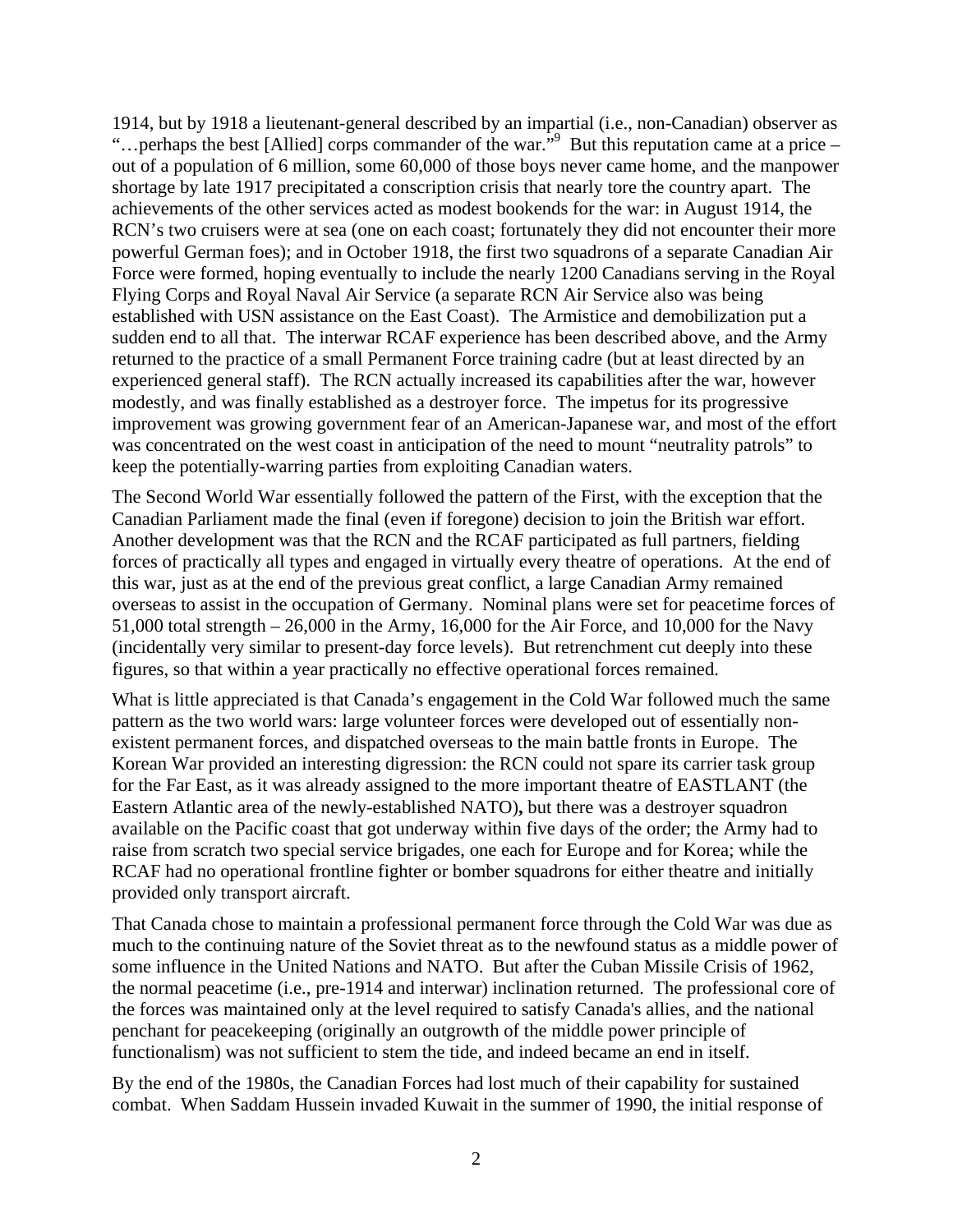the Chief of Defence Staff was that Canada would not become directly involved, but undoubtedly would have a peacekeeping role to play once the situation stabilized and a UN mandate was established.<sup>10</sup> That perspective changed rather dramatically, but the Canadian military response is illuminating. The aging warships of the Canadian naval task group were hastily upgraded with new equipment from the TRUMP [Tribal (-class) Upgrade and Modernization Project] and CPF [Canadian Patrol Frigate] programmes, but still could not take a place in the frontline order of battle; the army determined that it would take six months to deploy its brigade from Germany and even then it could only be moved at a cost of nearly \$1 billion in upgrades and could expect to suffer some 150 percent casualties; sustaining the wing of CF-18 fighters virtually grounded the rest of the Hornet fleet; and without any strategic sealift, the rest of the air force's transport fleet was dedicated to the re-supply of the Canadian Forces in the Middle East.

Except perhaps for the Navy, things have not changed appreciably in the decade since.<sup>11</sup> The Hot Peace that has followed the collapse of the Soviet Union has served to confirm that military "capability" has both qualitative and quantitative dimensions. Space precludes a fuller study of the Balkan commitment, but an initial inclination is to see it as somewhat in keeping with the post-war (in this case, the Cold War) tradition of an "army of occupation" in the role of a stabilization force. Other than that continuing operation, it must be accepted that CF deployments to the world's hot-spots over the past decade have been essentially reactionary. In consequence, the response to individual crises generally has been *ad hoc*, even if the instincts of central planning staffs have for the most part been sound. But the effect has been an unanticipated tax upon the dwindling excess capacity of the Canadian Forces, and especially of the land forces. In all of these respects, the present deployments to the Arabian Sea and Afghanistan are no great exception, but before turning to the present, it is useful to tabulate a number of principles that can be gleaned from the Canadian military experience.

### **The Canadian Way of War: Ten Principles**

With no natural enemies looming on our territorial boundaries, Canadian armed forces exist, fundamentally, for two reasons. The first is to keep the United States "out," that is, in the sense that we must safeguard the northern approaches to the continent so that the Americans do not feel they have to do it for us. The second is to give Canada leverage on the world scene, in being recognized as a responsible member of the global community. These two rationales can be reduced, admittedly somewhat simplistically, to the catch-all phrases "Homeland Defence" and "Forward Security."[12](#page-8-11) From the sometimes-complex inter-relationship between them can be developed a number of principles of the Canadian Way of War. Readers are cautioned that this list is neither definitive nor exhaustive, nor is it even in any but a rough order of precedence. It is intended instead as representative of the various elements that should cross the minds of Canadian defence planners and decision-makers.

*Principle 1 - The resident capacity of Canada's naval, air and land forces is driven by our geostrategic position.* The direct defence of our nation probably could be accommodated by a token force of two or three fighter squadrons (to wait for the manned bomber attack that will never come in force), two or three really light but highly mobile army brigades (for internal security and disaster relief), and a beefed-up Coast Guard (for sovereignty and fisheries patrols). However, the sheer vastness of the landmass and the offshore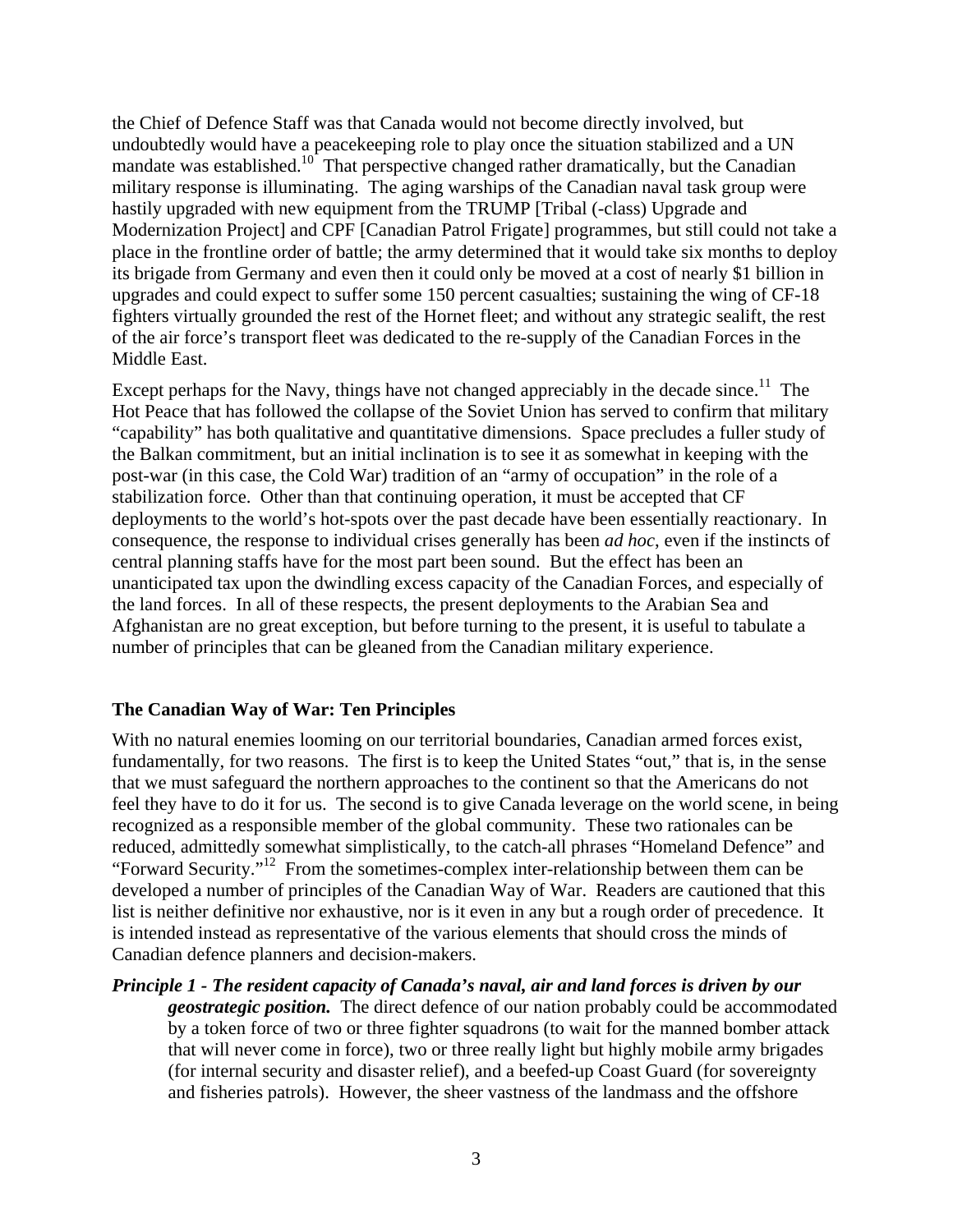estate (not to mention the remoteness of the Arctic expanses) requires an air force with continental reach and an oceanic navy on each coast; but because the border with the United States is undefended and there has never been a credible conventional threat against the North American homeland, there is no "national sovereignty" rationale for a fighting army.

- *Principle 2 Defence budgets are determined by socio-political not military imperatives.* The rhetoric of zero-based budgeting<sup>13</sup> theoretically should allow priority funding of clearly identified capability gaps. The reality is that inevitably those are a relatively low consideration (even in eras of budgetary surpluses) amongst an amalgam of national unity social policies, regional development, and other factors in determining military spending.
- *Principle 3 With Homeland Defence assured, excess capacity is directed to Forward Security*. The two underlying rationales for the CF, Homeland Defence and Forward Security, rarely are in competition for resources, except in times of global crisis. Especially in peacetime, therefore, the essential endurance and general-purpose capabilities of naval and air forces (see Principle 1) are easily re-directed to overseas deployments. During the Cold War, especially after the Cuban Missile crisis, Canadian governments got used to employing the excess capacity of the army for peacekeeping operations. And Canadian governments continue to enjoy having a certain amount of excess capacity in the CF. Place-names like the Persian Gulf, Somalia, Bosnia, Haiti, East Timor and now Afghanistan should not logically resonate as Canadian security concerns, except that Canada is not an inward-looking nation. Forward security is the logical companion to human security initiatives.
- *Principle 4 The application of Canadian military force beyond our territorial limits is discretionary – within limits.* The consequence of "excess capacity" is just as the term implies: it is surplus to real requirements. Because overseas operations require only the commitment of the country's disposable military force (that is, those forces not required for the direct defence of the homeland), Canada can afford to be selective in its application.<sup>14</sup> But inevitably if the United States (or formerly Great Britain) is involved in a major crisis, Canada must become involved. So apply it we do: this country has assumed a responsible role in the global community, both as a driving impulse of human security initiatives and to reassure the security concerns of our American ally. At the same time, overseas deployments confer a logical alternative to continental integration and isolationism.
- *Principle 5 The application of Canadian military force beyond our territorial limits is by definition expeditionary*. Because of our vast commonality of interest with the United States, and since ours is essentially an island continent, any Canadian military force directed against a foreign power will quite literally be "over seas" and hence expeditionary in nature. Naval and air forces are by their nature essentially selfdeployable, but that is contingent upon the maintenance, respectively, of fleet replenishment and long-range air-to-air refueling capabilities. Again, the Army is more problematic, because it must rely upon a hefty combination of air- and sealift to deploy in any significant capacity.
- *Principle 6 National mobilization is required only in response to global crises.* Three times in the first half of the  $20^{th}$  century – in 1914, in 1939, and in 1950 – Canada was caught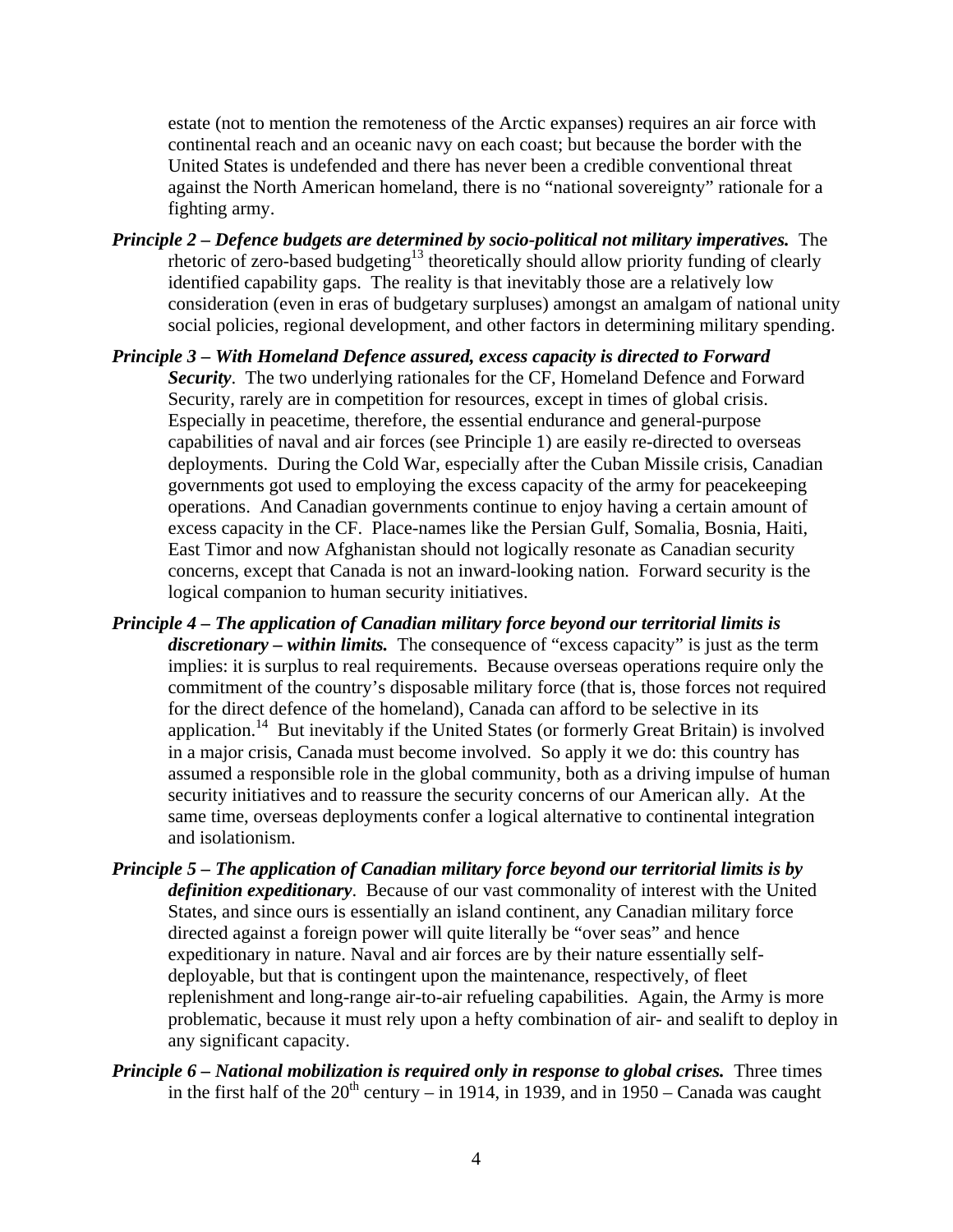unprepared for the outbreak of global war, only to prove capable of mobilizing forces that distinguished themselves in action and out of proportion to the nation's size. Still, that has been the exception more than the rule. The Canadian preference in peacetime has been to be suspicious of large standing forces.

- *Principle 7* **Vive la différence***: the three (3) different services contribute in different ways at different stages in crisis management.* The three elements offer different attributes, not all necessarily pertinent to any one operation, a simple fact often overlooked in efforts to distribute the burden more evenly.<sup>15</sup> The reactionary nature of crisis response, however, usually is reduced to "go with what you've got," and the Canadian experience has been that the Navy leads, the Army defines, and Air Forces lend substance. The Navy invariably has been the first to be deployed upon the outbreak of war for the simple reason that naval forces are readily deployable; it also provides the government with the broadest range of responses across the spectrum of conflict. The role of the Air Force has grown commensurate with the precision of aerial bombardment, the degree of the manned bomber threat against North America, and the requirement for long-haul air transport. But because most disputes are territorial in nature, a nation's military contribution tends to be defined in terms of the Army, and Canada is no exception. And because "boots on the ground" and their capacity to deliver deadly force are measurable quantities, it is only natural for nations to compare their levels of effort. Against this reality must be balanced the preference of Canadian governments for high-tech, lowcasualty military solutions, which more often can be provided by naval and air forces.
- *Principle 8 Interoperable with, yet independent from, the United States: Safety in Numbers.*

Canada's ultimate security can only be assured by an association with a senior partner, formerly Britain and now the United States, a combination made more natural by our shared occupation of North America. Indeed, the logic of continental operations – except for purely domestic matters – is that they must be conducted in concert with American forces. The challenge always has been to integrate Canadian forces usefully with their US counterparts yet maintain their essential independence. At one level, the degree of Canadian influence is directly commensurate with the proportion of forces committed (e.g., Deputy Command of NORAD). At another, the precise requirement for interoperability generally has been determined by the level of direct interaction with US forces. For the Navy and Air Forces this has been high; for the Army somewhat less so.

*A corollary to this principle* is the Canadian predilection to engage in broadbased alliances or coalitions (NATO, the Gulf War) as a counter-weight to American dominance and propensity towards unilateralism. [16](#page-8-15) Still, in armed**-**conflict situations, the core partners in those other engagements tend to be the ABCA nations (America, Britain, Canada, Australia).

*Principle 9 – Size matters.* Where Canadian governments might be content merely to have the national flag noted in coalition or alliance operations, greater national input into those operations is more likely to be assured with high-level command representation. In other words, sovereignty within the international military community is best assured by being able to field formations large enough to warrant an independent command (e.g., a naval task group, an air wing, or an army brigade).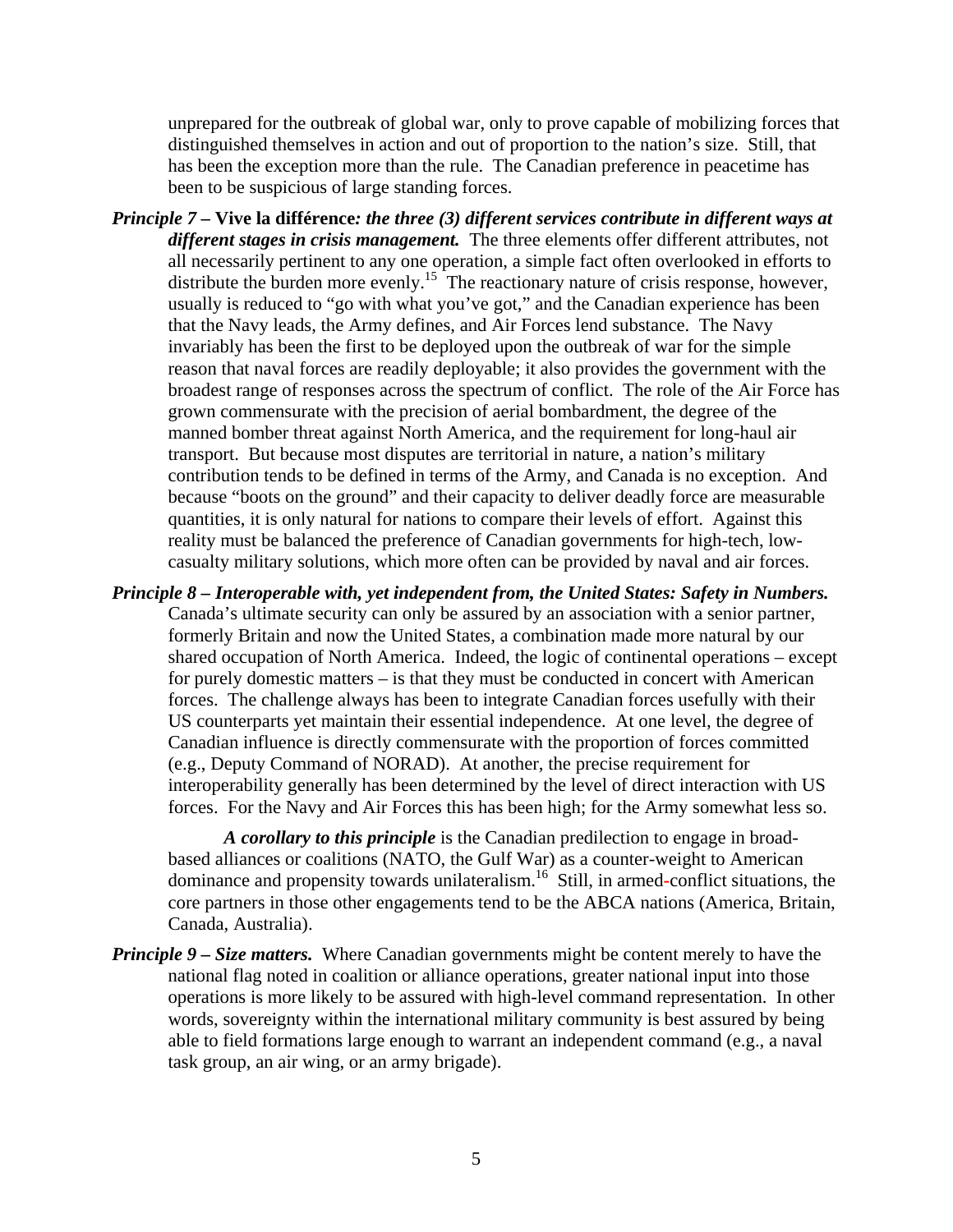*Principle 10 – Joint is admirable, but not as an end in itself.* There has never been an instance where Canadian naval, land and air forces have had to operate in battle jointly as an independent force, at either the operational or the tactical level (the experience instead has been to combine effectively with allied forces).<sup>17</sup> Other than for domestic operations (which almost by definition negate joint combat operations), the national experience instead has been to combine effectively with similar forces from allied nations.

#### **Operation APOLLO: A Canadian Way of War?**

It still is unclear as to how long the immediate crisis in Afghanistan will last, what its final resolution will be, and where the Americans will direct their attention next. But it is not too early to assess the Canadian response in comparison with the traditional experience. Once again, the Navy was the first to deploy, and did so in strength sufficient to warrant an independent task group commander. Some observers have quibbled that there is little point to a naval contribution against a land-locked opponent, but they overlook two factors: the developing American understanding of littoral warfare (by their definition, encompassing up to 1000 kilometres inland),<sup>18</sup> and that Canadian naval units can integrate seamlessly in USN carrier battle groups, from which a large portion of the war has been prosecuted. Indeed, without any secure local bases from which to operate, even the US Army and Air Force were restricted for the longest while to the very particular operations of long-range bombing and Special Forces. It was a godsend that a capable navy exists to make a meaningful initial contribution, since the CF possesses neither of those specialized and very expensive capabilities in an appreciable quantity (and this is in no way a suggestion that it should). Just as importantly, those other services are not interoperable at the operational level with their American counterparts.

Still, in the final analysis, a nation's contribution always will be remembered – and measured – by its contributions of fighting troops on the ground. As such, the decision not to become involved with the UN operation in Kabul, and instead to dispatch a Battalion Group of elements of the Princess Patricia's Canadian Light Infantry and the Lord Strathcona's Horse to join with the US Army's 101<sup>st</sup> Airborne Division as a "stabilization force", is in many ways appropriate. It provides the Army an opportunity to practice the tactical interoperability concepts with which the Navy and Air Force have been familiar for over a half-century – an opportunity infused with new urgency in the wake of the recent friendly fire incident. Nonetheless, an argument still can be made that anything less than brigade-strength is a squandering of national military, diplomatic and indeed human treasure.

#### **Conclusion**

This author first came to explore the notion of a Canadian Way of War when trying to draw some meaning from the operations of Canadian Forces in the Persian Gulf War of 1990-1991, concluding at that time that it was in keeping with the tradition:

In the end… the Canadian government got exactly what it wanted: an active, if limited, participation at arms-length from direct American control – and to a degree to which a middle power with a limited defence budget can realistically aspire in the expensive high-technology business of modern war. Within their assigned roles, the Canadian Forces dispatched to the Gulf performed admirably,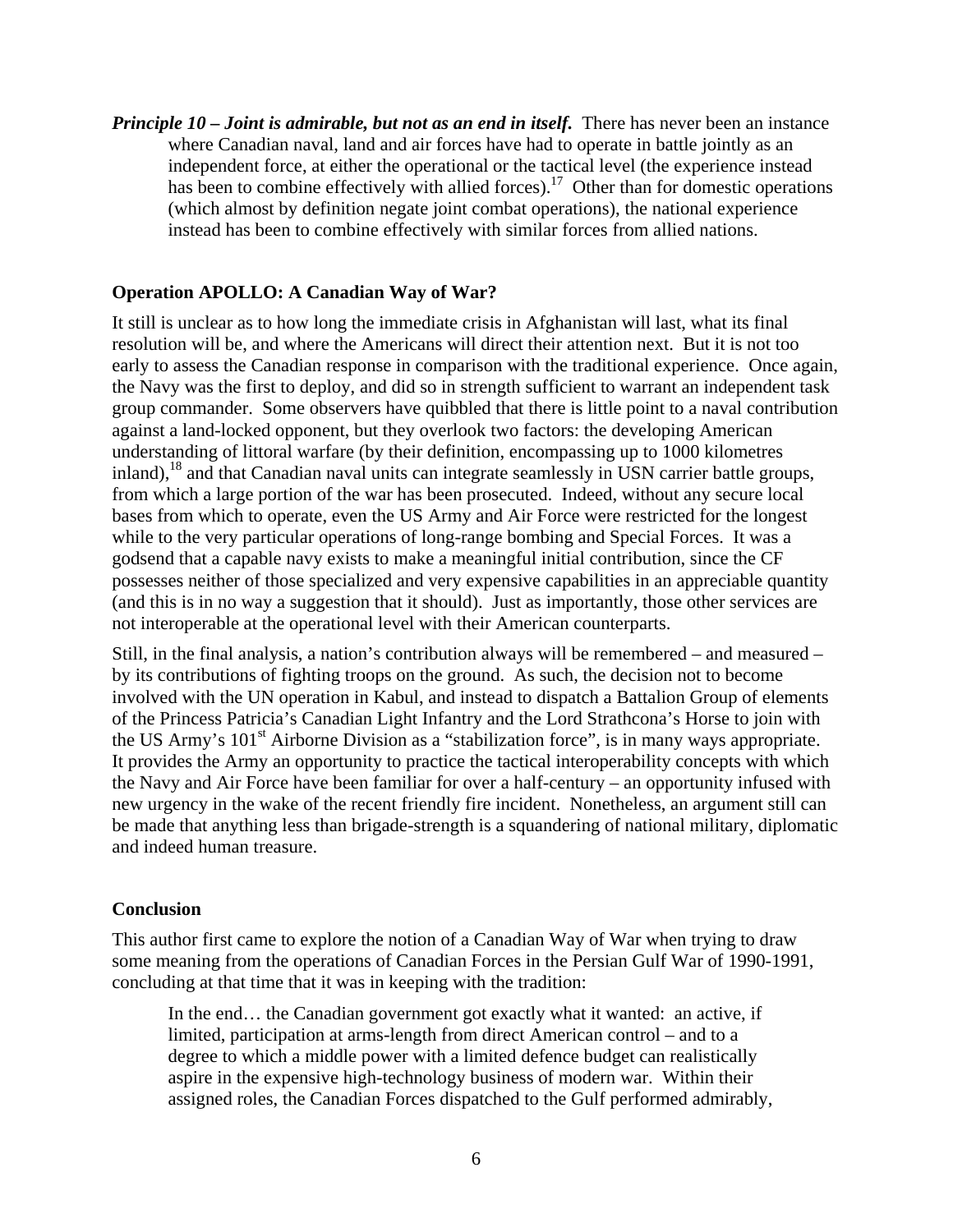providing their government with a credible military presence in support of the delicately balanced policies of the Cabinet at home and our Ambassador at the United Nations.<sup>19</sup>

Now, a decade later, many of the same principles can be seen to be at play in our engagement in the so-called "war against terrorism," but we have strayed in several significant ways, and mostly to our detriment. There are many reasons why that should be so, but in large part it is because politicians, bureaucrats, military planners and scholars have failed to appreciate the lessons from our history. This paper does not pretend to have provided all of the answers, but it will have contributed something even as a foil for debate.

Much of the present crisis in the Canadian defence condition (the "commitment-capability gap") can be explained by the fact that the Canadian government (and the Canadian people) – despite the rhetoric of the "war against terrorism" – sees itself at peace. At the same time, however, there have been an increasing number of world-wide crises requiring responsible international management. Discretionary as they might be, these have invoked Canadian notions of forward security. The inherent tension amongst these competing principles helps to explain why, in the aftermath of the so-called peace dividend, typically it is the army that has had to bear the brunt of both cutbacks and a sustained operational tempo. It also explains why, with the military defence of the homeland still essentially secure, the DND/CF allocation in the December 2001 "Security Budget" was so modest. The military might assess that "our hitherto separable defence tasks [defend Canada; assist in the defence of North America; contribute to international peace and security] are intertwined,"<sup>20</sup> but no substantial increase can be expected until the terrorist threat becomes appreciated throughout government as being truly global in nature.

A clearer understanding of the Canadian Way of War will allow the Canadian Forces to capitalize on their strengths, to conserve resources (especially of personnel), and to exact the maximum military and political advantage for government to leverage into diplomatic capital.

<sup>5</sup> Desmond Morton, *A Military History of Canada* (Edmonton: Hurtig, 1985 [1<sup>st</sup> ed.]), 83-84ff.

<u>.</u>

 $1$  This paper was presented to the Dalhousie University Centre for Foreign Policy Studies Seapower Conference, 8 June 2002. It was revised by the author in November 2002. Reproduced with permission of the Dalhousie University Centre for Foreign Policy Studies. 2

This paper assumes a familiarity with *Leadmark* and the concepts it describes. NDHQ/CMS, *Leadmark: The Navy's Strategy for 2020* (Canada Communications Group, 2001), 44-5 establishes a typology of world navies on a descending scale from 1 (Major Global Force Projection – Complete) to 9 (Token) – Canada is assessed at 3 (Medium Global Force Projection); also at Hhttp://www.navy.dnd.ca/leadmark/doc/index\_e.aspH).  $3$  This paper as prepared for publication is changed slightly from that originally conceived, having benefited from

additional commentary by Edward Tummers (CFPS), Andrew Richter (University of Windsor), Joel Sokolsky (RMC) and Christopher Bell (US NWC) (among others). 4

<sup>&</sup>lt;sup>4</sup> A longer examination of the relevance of the historical experience to the present defence condition was undertaken coincidentally to but independent of this study. See Sean M. Maloney, "The Canadian Tao of Conflict," in *Forging a Nation: Perspectives on the Canadian Military Experience* (St Catherines: Vanwell, 2002), 271-85.

See Carl Berger, *The Sense of Power: Studies in the Ideas of Canadian Imperialism, 1867-1914* (University of Toronto Press, 1970), Chapter 10, "Militarism" and *passim*. 7

<sup>&</sup>lt;sup>7</sup> Richard Gimblett, "Reassessing the Dreadnought Crisis of 1909 and the Origins of the [RCN]," in *The Northern Mariner* 4, no. 1 (January 1994), 35-53.

<sup>&</sup>lt;sup>8</sup> Brereton Greenhous and Hugh Halliday, *Canada's Air Forces, 1914-1999* (Montréal: Art Global), 25.

Robin Neillands, *The Great War Generals on the Western Front, 1914-18* (London: Robinson, 1999), 519.